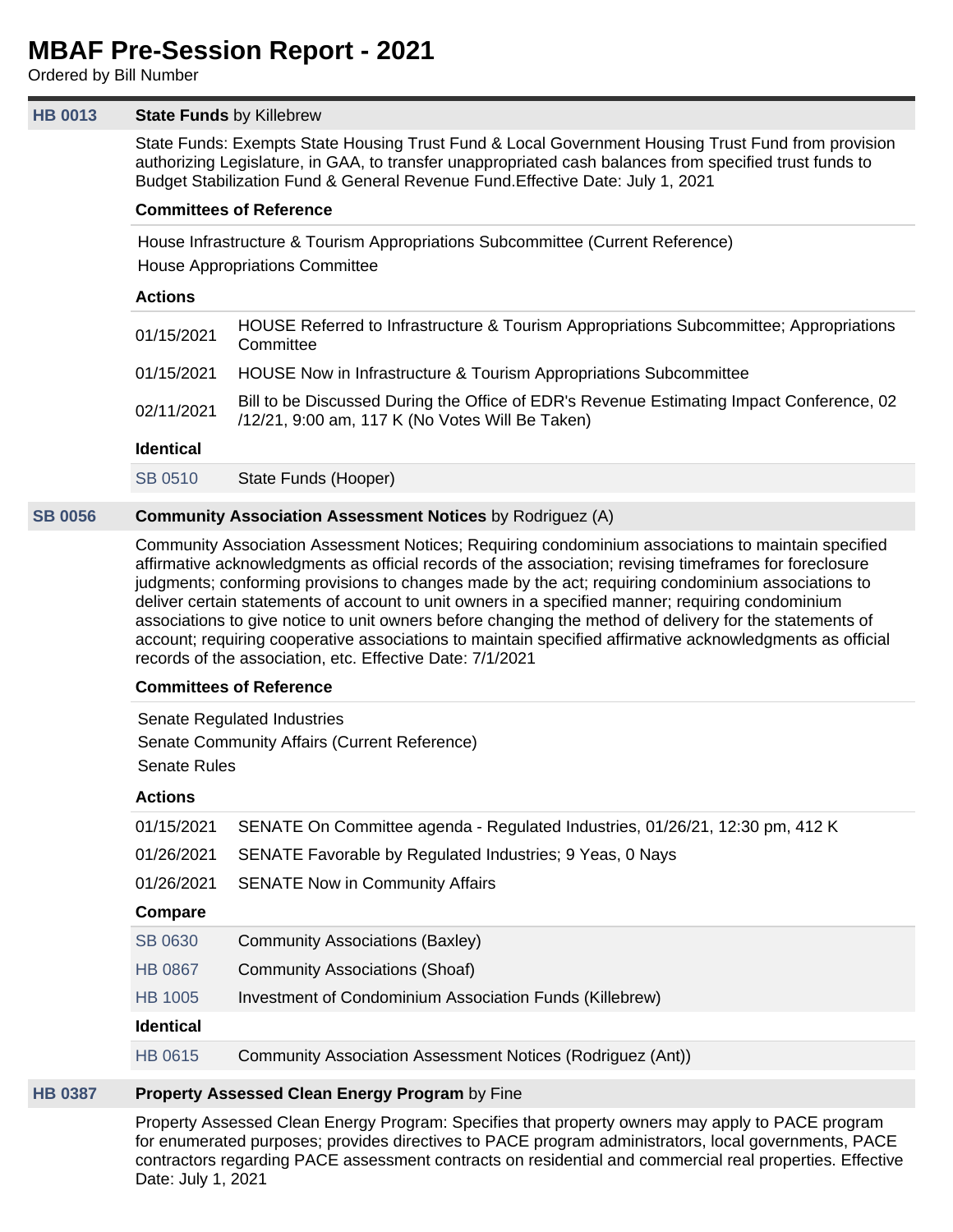# **Committees of Reference**

House Tourism, Infrastructure & Energy Subcommittee (Current Reference) House Local Administration & Veterans Affairs Subcommittee House Ways & Means Committee

House Commerce Committee

# **Actions**

| 01/22/2021       | <b>HOUSE Filed</b>                                                                                                                                                   |
|------------------|----------------------------------------------------------------------------------------------------------------------------------------------------------------------|
| 02/08/2021       | HOUSE Referred to Tourism, Infrastructure & Energy Subcommittee; Local Administration &<br>Veterans Affairs Subcommittee; Ways & Means Committee; Commerce Committee |
| 02/08/2021       | HOUSE Now in Tourism, Infrastructure & Energy Subcommittee                                                                                                           |
| <b>Identical</b> |                                                                                                                                                                      |
| <b>SB 1208</b>   | Property Assessed Clean Energy Program (Rodriguez (A))                                                                                                               |
|                  |                                                                                                                                                                      |

# **[SB 0476](https://apps.lobbytools.com/tools/t.cfm?a=bills&b=summary&billid=56527) Prohibited Discrimination** by Bracy

Prohibited Discrimination; Citing this act as the "Creating a Respectful and Open World for Natural Hair Act," or "CROWN Act"; providing that it is unlawful for sponsors under the Florida Housing Finance Corporation Act to discriminate against any person or family because of traits historically associated with race; defining terms; reenacting provisions relating to the State Apartment Incentive Loan Program, etc Effective Date: 7/1/2021

# **Committees of Reference**

Senate Community Affairs (Current Reference) Senate Judiciary Senate Rules

#### **Actions**

| 01/06/2021 | <b>SENATE Filed</b> |
|------------|---------------------|
|            |                     |

01/15/2021 SENATE Referred to Community Affairs; Judiciary; Rules

#### **Compare**

[HB 0179](https://apps.lobbytools.com/tools/t.cfm?a=bills&b=summary&billid=56549) Prohibited Discrimination Based on Hairstyle (Brown)

# **[SB 0510](https://apps.lobbytools.com/tools/t.cfm?a=bills&b=summary&billid=56563) State Funds** by Hooper

State Funds; Exempting the State Housing Trust Fund and the Local Government Housing Trust Fund from a provision authorizing the Legislature, in the General Appropriations Act, to transfer unappropriated cash balances from specified trust funds to the Budget Stabilization Fund and the General Revenue Fund, etc. Effective Date: 7/1/2021

### **Committees of Reference**

Senate Community Affairs Senate Finance and Tax (Current Reference) Senate Appropriations

# **Actions**

|                  | 02/02/2021 SENATE Now in Finance and Tax                                                                                                    |
|------------------|---------------------------------------------------------------------------------------------------------------------------------------------|
|                  | 02/08/2021 SENATE On Committee agenda - Finance and Tax, 02/18/21, 9:00 am, 110 S                                                           |
| 02/11/2021       | Bill to be Discussed During the Office of EDR's Revenue Estimating Impact Conference, 02<br>/12/21, 9:00 am, 117 K (No Votes Will Be Taken) |
| <b>Identical</b> |                                                                                                                                             |
| HB 0013          | State Funds (Killebrew)                                                                                                                     |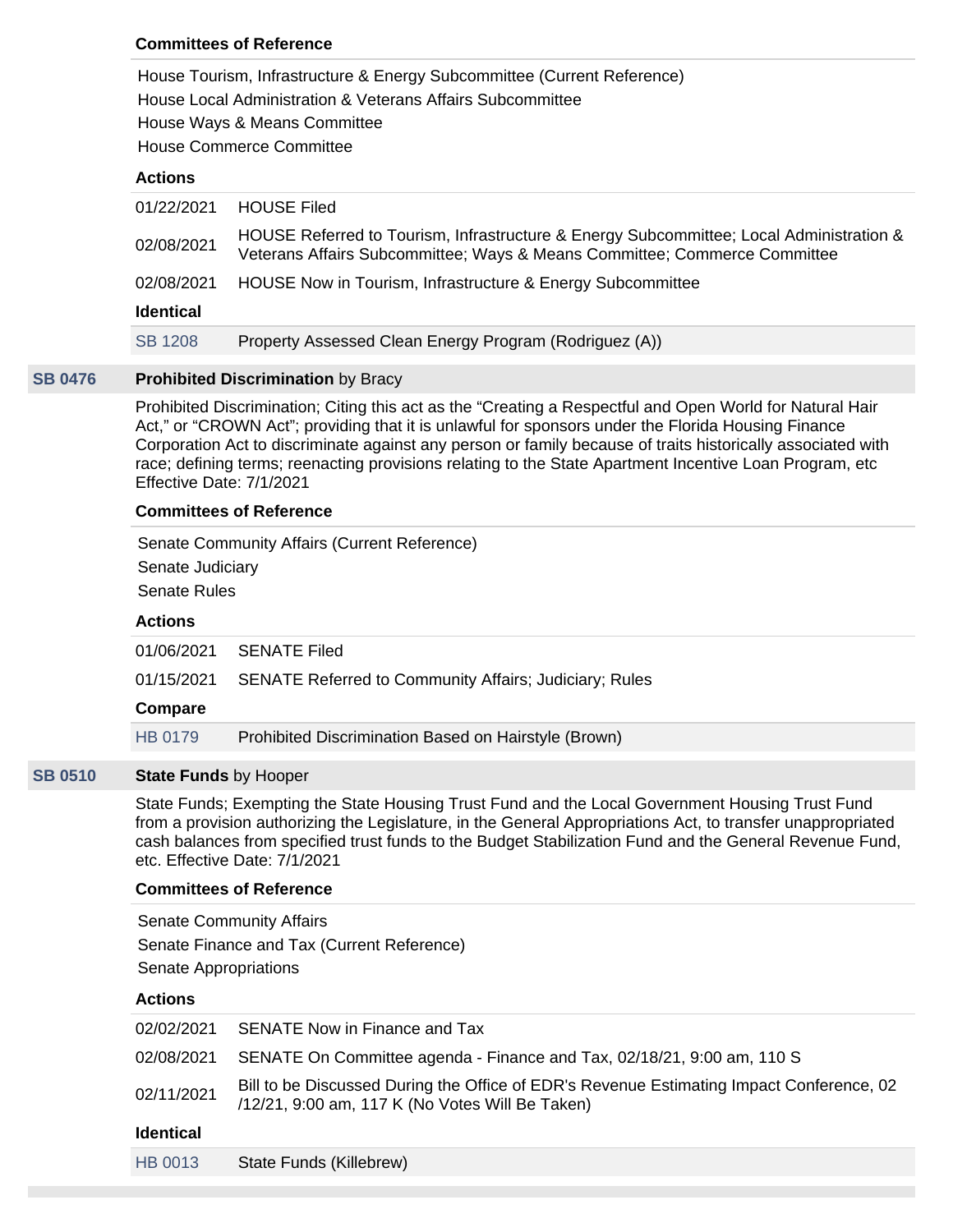#### **[HB 0563](https://apps.lobbytools.com/tools/t.cfm?a=bills&b=summary&billid=57214) Tax Exemption for Affordable Housing** by Rodriguez (Ant)

Tax Exemption for Affordable Housing: Authorizes counties & municipalities to adopt ordinances to grant ad valorem tax exemptions to property owners whose properties are used for affordable housing; provides parameters for exemption; specifies procedures in event property is transferred for other purposes or exemption is improperly granted as result of certain acts by property appraiser. Effective Date: July 1, 2021

#### **Committees of Reference**

No committees referenced

#### **Actions**

| <b>Identical</b> |                                                                                                                                             |
|------------------|---------------------------------------------------------------------------------------------------------------------------------------------|
| 02/11/2021       | Bill to be Discussed During the Office of EDR's Revenue Estimating Impact Conference, 02<br>/12/21, 9:00 am, 117 K (No Votes Will Be Taken) |
|                  | 01/28/2021 HOUSE Filed                                                                                                                      |

[SB 0674](https://apps.lobbytools.com/tools/t.cfm?a=bills&b=summary&billid=56720) Tax Exemption for Affordable Housing (Rodriguez (A))

#### **[HB 0591](https://apps.lobbytools.com/tools/t.cfm?a=bills&b=summary&billid=57240) Required Notice to Homeowners in Mortgage Foreclosure Actions** by Koster

Required Notice to Homeowners in Mortgage Foreclosure Actions: Requires foreclosing mortgagees to provide notice to mortgagors in actions involving residential real property; provides requirements & form of such notice; requires mortgagees to file proof that they are in compliance with notice requirements; provides failure to provide notice does not affect title of real property in foreclosure. Effective Date: July 1, 2021

#### **Committees of Reference**

No committees referenced

#### **Actions**

01/29/2021 HOUSE Filed

# **[HB 0615](https://apps.lobbytools.com/tools/t.cfm?a=bills&b=summary&billid=57270) Community Association Assessment Notices** by Rodriguez (Ant)

Community Association Assessment Notices: Revises provisions relating to condominium, cooperative, & homeowner's associations, including requiring affirmative acknowledgments for certain actions, specified notices to unit & parcel owners, delivery of certain account statements, & timeframes for foreclosure judgments and liens. Effective Date: July 1, 2021

#### **Committees of Reference**

No committees referenced

#### **Actions**

| 01/29/2021 | <b>HOUSE Filed</b> |  |
|------------|--------------------|--|
|------------|--------------------|--|

#### **Compare**

|  | SB 0630 | Community Associations (Baxley) |  |
|--|---------|---------------------------------|--|
|--|---------|---------------------------------|--|

- [HB 0867](https://apps.lobbytools.com/tools/t.cfm?a=bills&b=summary&billid=58112) Community Associations (Shoaf)
- [HB 1005](https://apps.lobbytools.com/tools/t.cfm?a=bills&b=summary&billid=58422) Investment of Condominium Association Funds (Killebrew)

#### **Identical**

[SB 0056](https://apps.lobbytools.com/tools/t.cfm?a=bills&b=summary&billid=56496) Community Association Assessment Notices (Rodriguez (A))

#### **[SB 0674](https://apps.lobbytools.com/tools/t.cfm?a=bills&b=summary&billid=56720) Tax Exemption for Affordable Housing** by Rodriguez (A)

Tax Exemption for Affordable Housing; Authorizing counties and municipalities to adopt ordinances to grant ad valorem tax exemptions to property owners whose properties are used for the governmental or public purpose of providing affordable housing to certain persons or families; specifying procedures in the event property is transferred for other purposes; specifying procedures in the event an exemption is improperly granted as a result of certain acts by the property appraiser, etc. Effective Date: 7/1/2021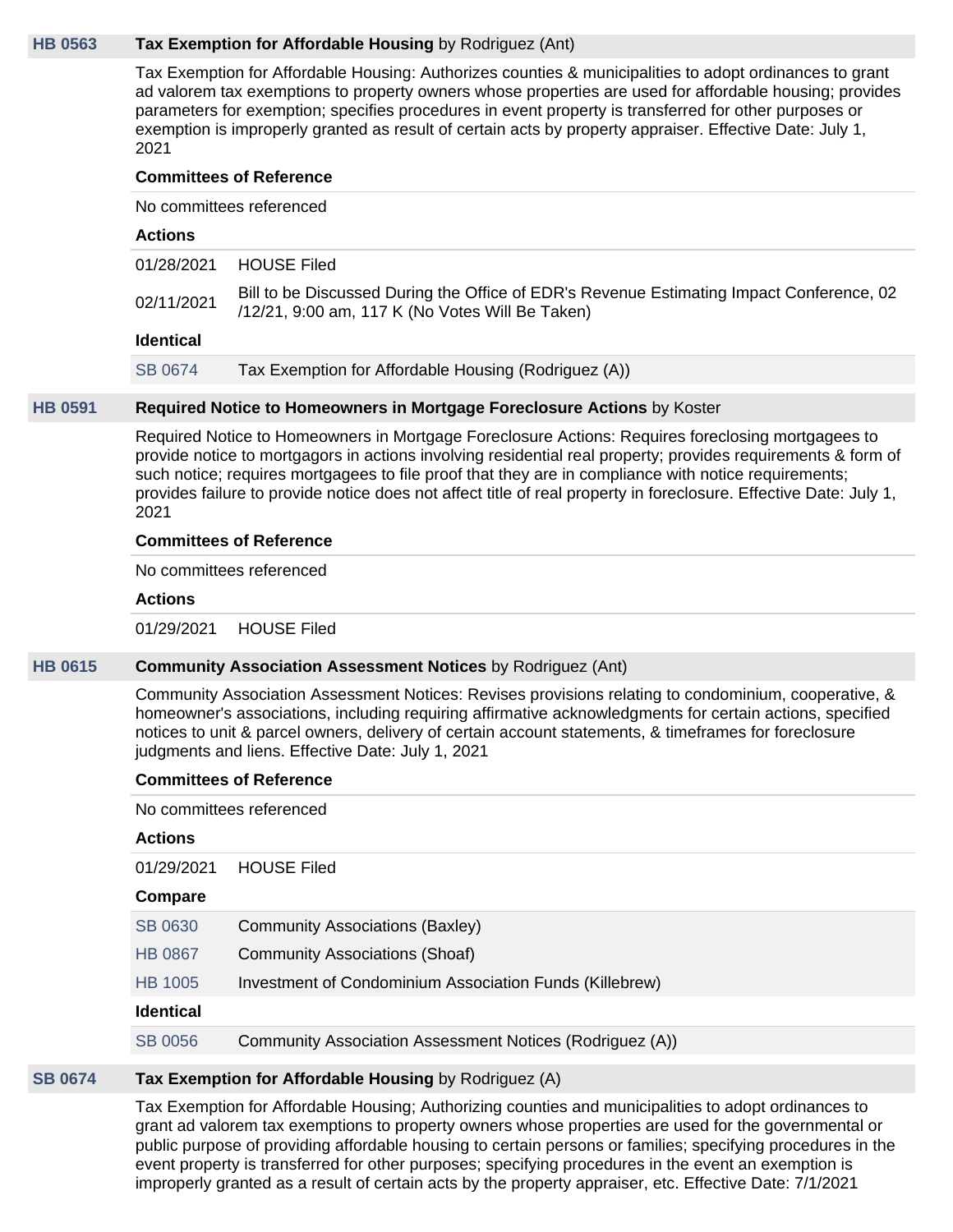# **Committees of Reference**

Senate Community Affairs (Current Reference)

Senate Finance and Tax

Senate Appropriations

# **Actions**

| HB 0563          | Tax Exemption for Affordable Housing (Rodriguez (Ant))                                                                                      |
|------------------|---------------------------------------------------------------------------------------------------------------------------------------------|
| <b>Identical</b> |                                                                                                                                             |
| 02/11/2021       | Bill to be Discussed During the Office of EDR's Revenue Estimating Impact Conference, 02<br>/12/21, 9:00 am, 117 K (No Votes Will Be Taken) |
| 01/28/2021       | SENATE Referred to Community Affairs; Finance and Tax; Appropriations                                                                       |
| 01/15/2021       | <b>SENATE Filed</b>                                                                                                                         |

# **[SB 0996](https://apps.lobbytools.com/tools/t.cfm?a=bills&b=summary&billid=57437) Community Associations** by Garcia

Community Associations; Specifying requirements for the contents, delivery, and posting of certain association notices; providing that certain associations have the right to seek judicial review, appeal decisions, and represent unit or parcel owners in certain proceedings; providing and revising the parties considered as the defendants in a tax suit; providing unit or parcel owners' options for defending a tax suit; providing that a condominium association may take certain actions relating to a challenge to ad valorem taxes in its own name or on behalf of unit owners, etc. Effective Date: 7/1/2021

# **Committees of Reference**

Senate Regulated Industries (Current Reference) Senate Finance and Tax Senate Appropriations

# **Actions**

| 02/02/2021 | SENATE Filed                                                             |
|------------|--------------------------------------------------------------------------|
| 02/10/2021 | SENATE Referred to Regulated Industries; Finance and Tax; Appropriations |
|            |                                                                          |
| Compare    |                                                                          |
| HB 0649    | Petition for Objection to Assessment (Fernandez-Barquin)                 |
|            |                                                                          |

# **[SB 1208](https://apps.lobbytools.com/tools/t.cfm?a=bills&b=summary&billid=58199) Property Assessed Clean Energy Program** by Rodriguez (A)

Property Assessed Clean Energy Program; Revising legislative intent regarding the types of improvements that qualify for specified financing under this act; specifying that a property owner may apply to a PACE program for certain purposes; requiring a qualifying improvement to be affixed or plan to be affixed to specified properties before final funding; requiring a PACE administrator to make specified determinations about a property owner's ability to pay the annual PACE assessment; prohibiting a PACE administrator from offering specified types of financing for residential real properties, etc. Effective Date: 7/1/2021

# **Committees of Reference**

No committees referenced

**Actions**

02/10/2021 SENATE Filed

# **Identical**

[HB 0387](https://apps.lobbytools.com/tools/t.cfm?a=bills&b=summary&billid=56868) Property Assessed Clean Energy Program (Fine)

# **[SB 1254](https://apps.lobbytools.com/tools/t.cfm?a=bills&b=summary&billid=58336) Ad Valorem Assessments** by Bean

Ad Valorem Assessments; Adding exceptions to the definition of the term "change of ownership" for purposes of a certain homestead assessment limitation; providing that changes, additions, or improvements, including ancillary improvements, to nonhomestead residential property damaged or